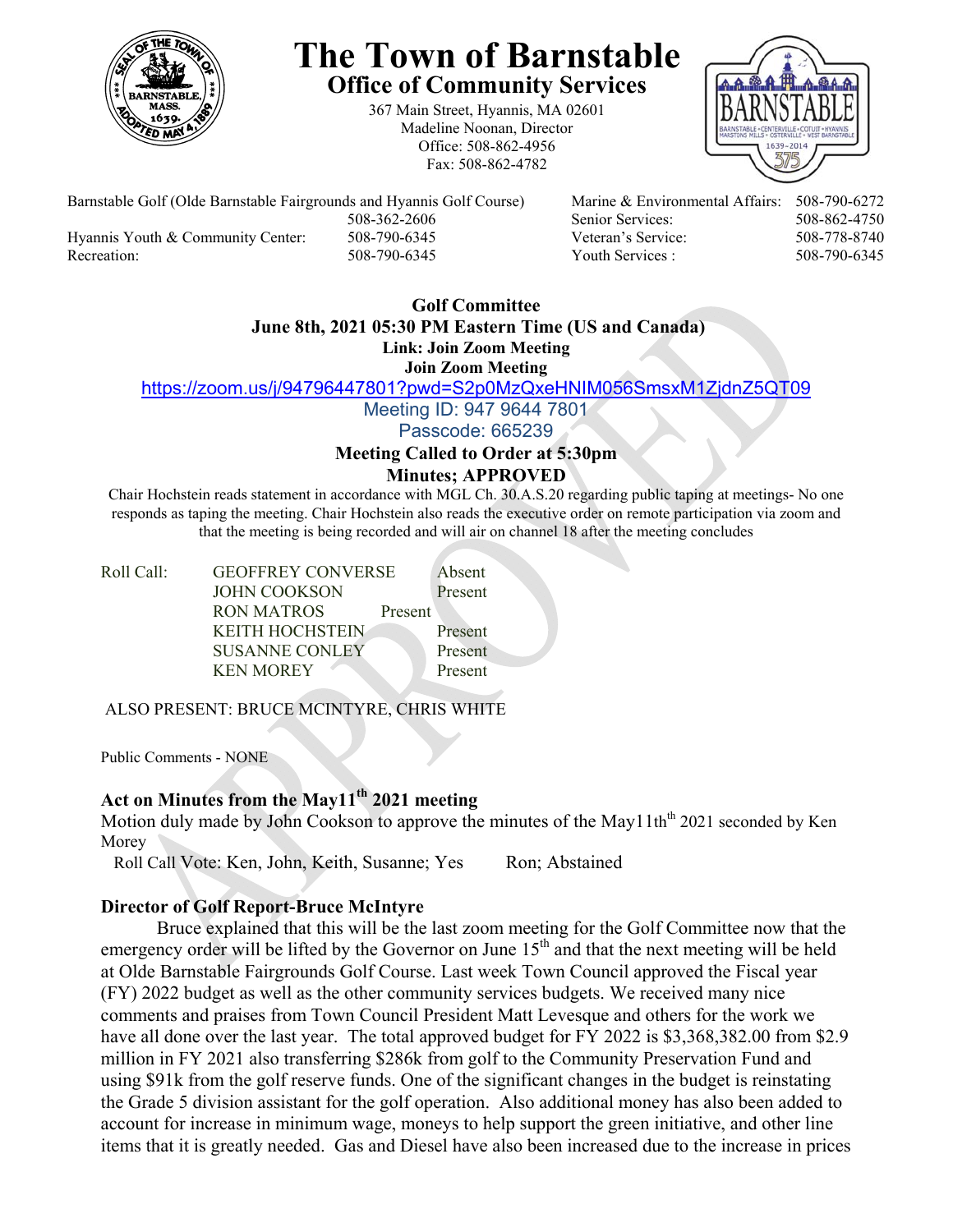we also are replacing the AC units in the administration office that has been down. We are good to go for another year.

Update for the Hyannis restaurant; the snack bar should be open by this weekend with the restaurant opening on June 18<sup>th</sup>. With the remediation work, new floors and paint being finished after the abated work was completed we hope Gimmy's is ready to go soon. John Cookson asked who paid for the work. Bruce explained that the Golf Course has assumed some of the costs in regards to the building and get areas like the snack bar back up to code and ready to be opened. The beverage cart has been out on the golf course already.

This Mays numbers came in right on track as a normal year with a few rain days and a few hot days. We are up over 23k rounds over 2020 and we are still trending over 2019 numbers also. Year to date 61.5% of the rounds are pass holder rounds with Olde Barnstable at 60/40 split pass holder/guest and Hyannis Golf Course at 63/37 pass holder/guest. As of the 8<sup>th</sup> of June we have a total of 1010 passes sold and a total of 1198 when you include the family passes and we are at 102% for the year. Junior and Student passes are down at the moment which is typical as they are still in school. Over the last few weeks we have had a few impatient and poorly behaved individuals treating staff inappropriately and management will have to take action if needed. There are plenty of tee times available and if you only want one specific time flexibility can benefit you. The quota league is fun and still pulling impressive numbers on Mondays at Hyannis. There is a 1 day Member Guest Wednesday the  $16<sup>th</sup>$  at Olde Barnstable, today was the Ladies Member Member which was a great success. Many club events coming up please check your emails for sigh ups. We also have the Mass Pub links coming up at the end of June. Ron asked about tee times for tournaments as opposed to shotguns. Bruce explained tee times it work better for the golf course and we do have a 2 day member guest with the second day shotgun at Hyannis later in the year. Next meeting we can hold in person and we will have to consider the election of officers at the next meeting.

Keith asked Bruce about the money used form the reserve account being used and if it happens every year. Bruce explained that we do not use it every year, only when needed. Also we typically replenish the reserve fund after we use it each year.

Susanne Conley asked about the debt service. Bruce explained we are not paying the land acquisition purchase portion of the debt service but we still have other projects in the debt service that we have to pay for. Susanne also asked about the restaurant at Hyannis and if it includes the use of the event room. Bruce explained that it does and it will be available when ready and staffed, many groups have reached out and would like to use the room again for a golf tournament or event like they have in the past. With covid restrictions being lifted very fast and the lack of staff it has been hard to get ready but we hope it will be open soon.

# **Director of Golf Maintenance Report- Chris White**

The course has been busy with the almost 80000 rounds. We are doing our thing keeping the courses in the best conditions we can. There has been a small amount of disease already and we are doing what we can to help prevent that. Greens should be rolling very smooth when the seed head has stopped growing. The grass is really growing now and we are cutting the rough twice a week. We have little more seasonal help at Olde Barnstable which is great but we can use a few more. We hope to do more things around the clubhouse and in the bunkers now that we have more staff. As